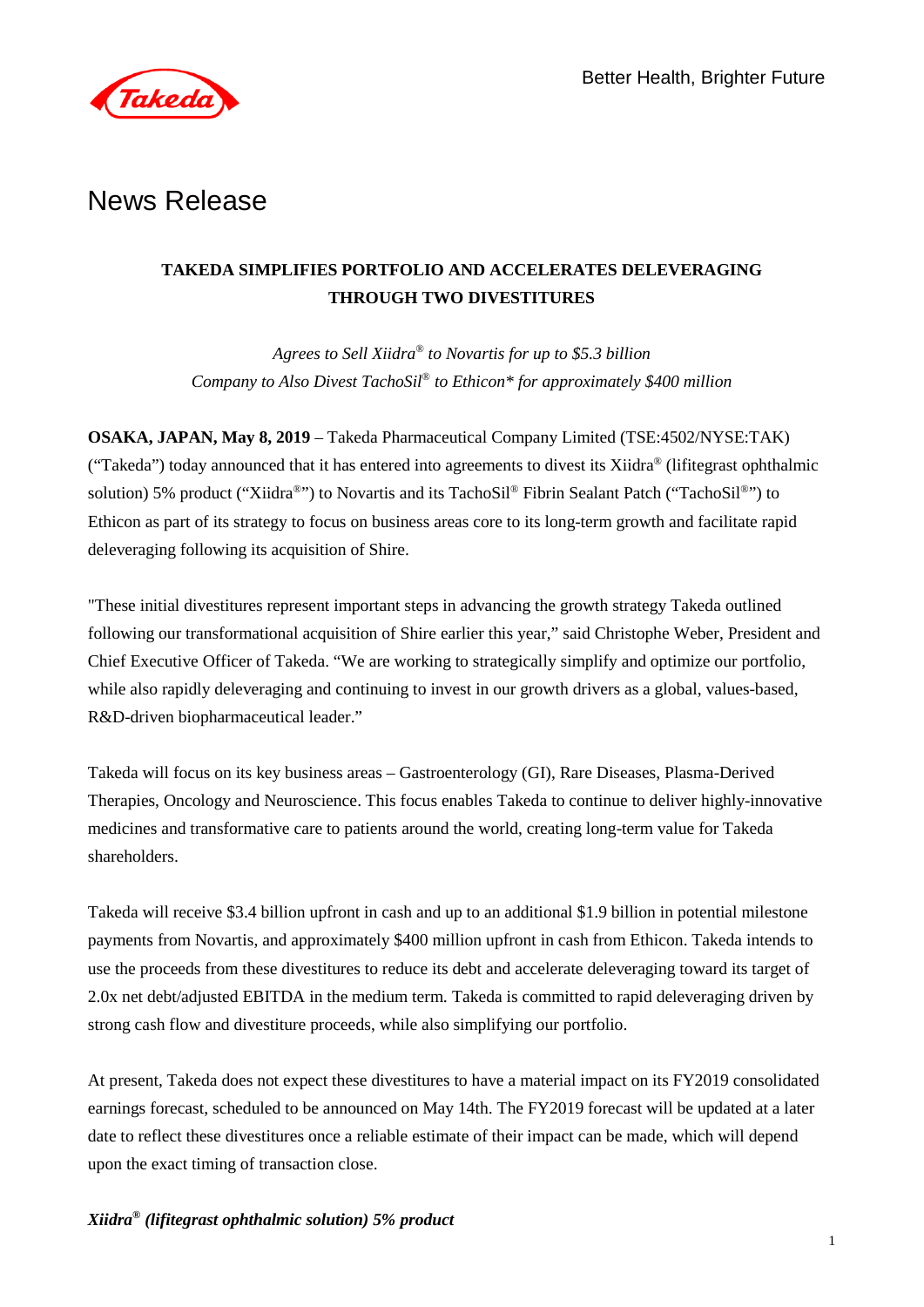Takeda has entered into an agreement to sell Xiidra® to Novartis for a \$3.4 billion upfront payment and up to an additional \$1.9 billion in potential milestone payments. For the fiscal year ended December 31, 2018 adjusted net sales reported for Xiidra® were \$388 million. Following a robust process, Takeda determined that this transaction would create the most value for Takeda shareholders, and ensure the business will continue delivering innovative therapeutics to the patients and professionals who rely on them.

Xiidra® is the first and only prescription treatment approved by the U.S. Food and Drug Administration for both signs and symptoms of dry eye disease, with a mechanism of action that targets inflammation. Upon close, approximately 400 employees, who are based primarily in the U.S. and Canada, will transition to Novartis.

The agreement is expected to close in the second half of calendar year 2019, subject to the satisfaction of customary closing conditions, receipt of required regulatory clearances and, where applicable, satisfaction of local works council requirements.

Evercore Group LLC is acting as financial advisor to Takeda and Davis, Polk & Wardwell LLP is acting as Takeda's legal advisor in this transaction.

### *TachoSil® Fibrin Sealant Patch*

Separately, Takeda has entered into an agreement to sell TachoSil®, a surgical patch designed to achieve safe, fast and reliable bleeding control, to Ethicon. Upon close, approximately 80 employees will transition to Ethicon. Takeda recorded full year adjusted net sales for TachoSil*®* of approximately \$155 million in the fiscal year ended March 31, 2018.

Under the terms of the agreement, upon close, Ethicon will acquire the assets and licenses that support the manufacturing, licensing and commercialization of TachoSil*®*, while Takeda will maintain ownership of the manufacturing facility in Linz, Austria. Takeda has entered into a long-term manufacturing services agreement, under which it will continue to manufacture TachoSil*®* products and supply them to Ethicon.

The agreement is expected to close in the second half of calendar year 2019, subject to the satisfaction of customary closing conditions, receipt of required regulatory clearances and, where applicable, satisfaction of local works council requirements.

Nomura is acting as financial advisor to Takeda and Linklaters LLP is acting as Takeda's legal advisor in this transaction.

#### **About Takeda Pharmaceutical Company Limited**

Takeda Pharmaceutical Company Limited (TSE:4502/NYSE: TAK) is a global, values-based, R&D-driven biopharmaceutical leader headquartered in Japan, committed to bringing Better Health and a Brighter Future to patients by translating science into highly-innovative medicines. Takeda focuses its R&D efforts on four therapeutic areas: Oncology, Gastroenterology (GI), Neuroscience, and Rare Diseases. We also make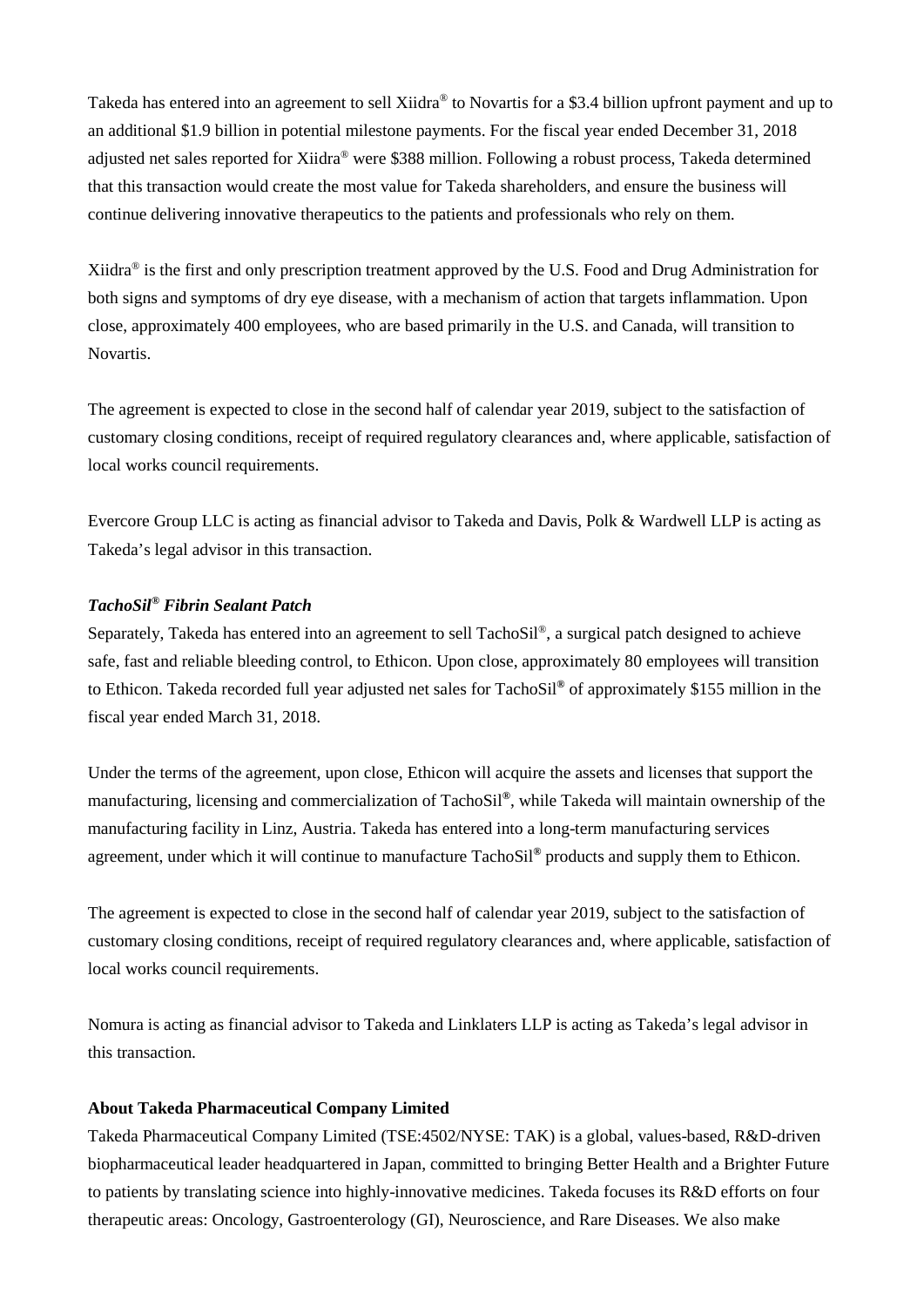targeted R&D investments in Plasma-Derived Therapies and Vaccines. We are focusing on developing highly innovative medicines that contribute to making a difference in people's lives by advancing the frontier of new treatment options and leveraging our enhanced collaborative R&D engine and capabilities to create a robust, modality-diverse pipeline. Our employees are committed to improving quality of life for patients and to working with our partners in health care in approximately 80 countries and regions.

#### **For more information, visit [https://www.takeda.com](https://www.takeda.com/)**

\*Ethicon represents the products and services of Medos International S.á.r.l and Sythes GmBH

**Investor Relations Contact:** Takashi Okubo +81-(0)3-3278-2306 takeda.ir.contact@takeda.com

#### **Media Inquiries:**

Sandy Rodriguez (Outside of Japan) +1 224 554 5693 [sandy.rodriguez@takeda.com](mailto:sandy.rodriguez@takeda.com)

Kazumi Kobayashi (Japan) +81 (0)3-3278-2095 kazumi.kobayashi@takeda.com

#### **Forward-looking Statements**

This press release and any materials distributed in connection with this press release may contain forwardlooking statements, beliefs or opinions regarding Takeda's future business, future position and results of operations, including estimates, forecasts, targets and plans for Takeda. Without limitation, forward looking statements often include the words such as "targets", "plans", "believes", "hopes", "continues", "expects", "aims", "intends", "will", "may", "should", "would", "could" "anticipates", "estimates", "projects" or words or terms of similar substance or the negative thereof. Any forward-looking statements in this document are based on the current assumptions and beliefs of Takeda in light of the information currently available to it. Such forward-looking statements do not represent any guarantee by Takeda or its management of future performance and involve known and unknown risks, uncertainties and other factors, including but not limited to: the economic circumstances surrounding Takeda's business, including general economic conditions in Japan, the United States and worldwide; competitive pressures and developments; applicable laws and regulations; the success of or failure of product development programs; decisions of regulatory authorities and the timing thereof; changes in exchange rates; claims or concerns regarding the safety or efficacy of marketed products or products candidates; and post-merger integration with acquired companies, any of which may cause Takeda's actual results, performance, achievements or financial position to be materially different from any future results, performance, achievements or financial position expressed or implied by